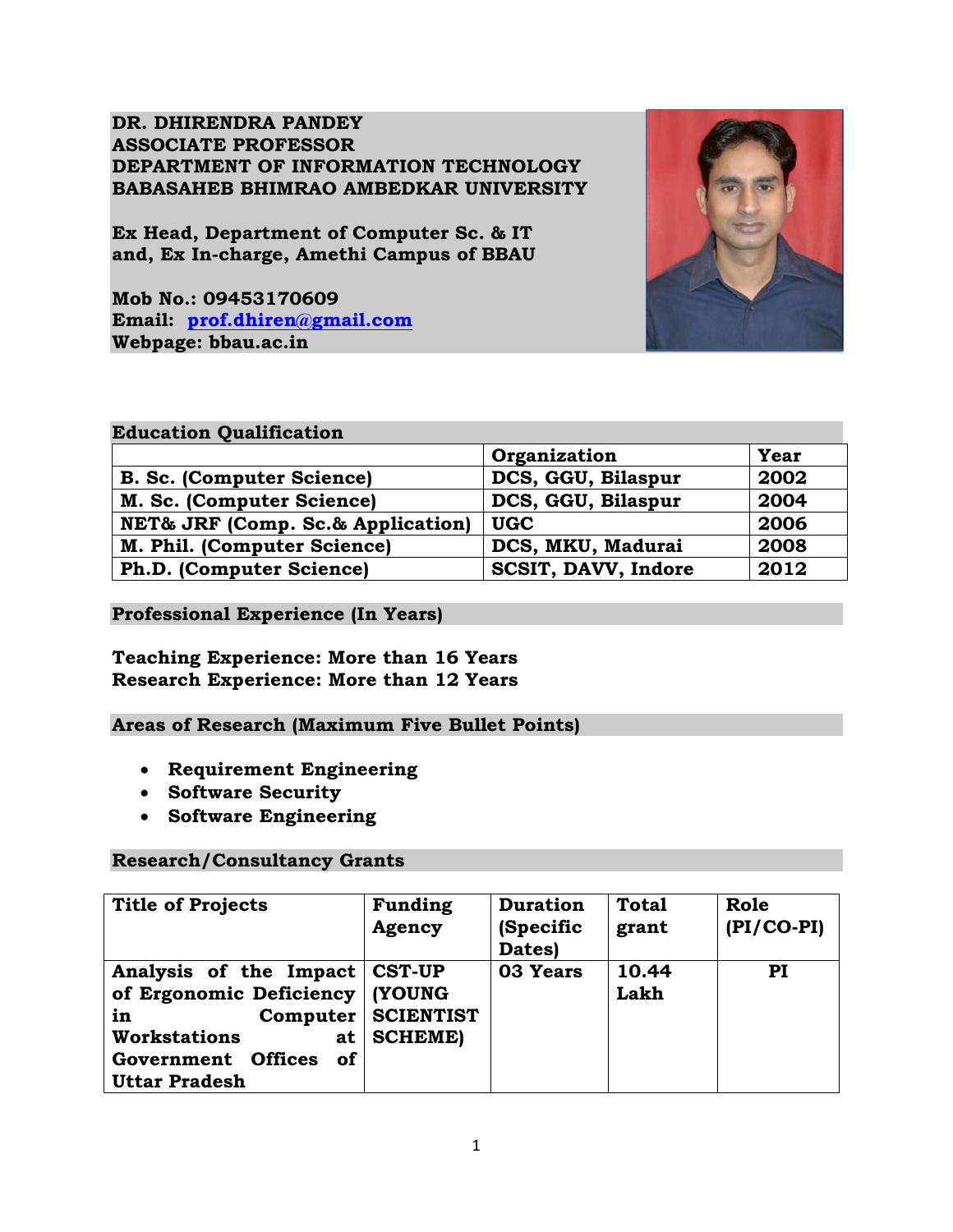#### **Consultancies offer received:**

- **NIKSYS Info-Solution Pvt. Ltd., Lucknow**
- **M/s Chartered Engineering & Trading Enterprises, Raipur**
- **Enectric Enterprises, Electrical and Solar Suppliers, Bilaspur**
- **Emerging Enterprises, Ambikapur, Surguja**
- **AWGIBS Consultancies, Bhilai, Chhattisgarh**

#### **Academic Assignments**

- **Member, School Board, SIST**
- **Member, Complaint Redressal Cell**
- **Member, Board of Studies, Surguja University, CG**
- **Member, Departmental Research Committee**
- **Member, Board of Under Graduate Studies, UIET**
- **Member, Board of Post Graduate Studies, DIT**
- **Member, Proctorial Board, BBAU**
- **Expert member, NIELIT, New Delhi**
- **Coordinator, NAAC, UIET, BBAU, Lucknow**
- **Coordinator, NIRF, UIET, BBAU, Lucknow**

#### **Administrative Assignments**

- **Dy. Director, University Institute of Engineering Technology, BBAU, Lucknow**
- **Dy. Coordinator, Online Entrance Test, BBAU, Lucknow**
- **Dy. Superintendent, Offline Entrance Test, BBAU, Lucknow**
- **Training and Placement Officer, UIET, BBAU, Lucknow**
- **Assistant Director, Computer Centre, BBAU, Lucknow**
- **Research-cum-Statistical Officer (RSO), BBAU, Lucknow**
- **Assistant Dean (Student Welfare), BBAU, Lucknow**
- **Co- Editor BBAU Voice (University Magazine), BBAU, Lucknow**
- **Warden (Maintenance), BBAU, Lucknow**
- **Coordinator, PhD Programme, DIT, BBAU, Lucknow**
- **Coordinator, M. Sc. (Cyber Security) (Evening) Programme, DIT, BBAU, Lucknow**
- **Centre Superintendent of Semester Examination at UIET, BBAU, Lucknow**
- **In-charge, Administration, Satellite Campus of BBAU at Amethi**
- **Founder Coordinator, NAD, BBAU, Lucknow**
- **In-charge, University Gymnasium, BBAU, Lucknow**
- **Warden, Boys Hostel, Satellite Campus of BBAU at Amethi**
- **Head, Department of CSIT, Satellite Campus of BBAU at Amethi**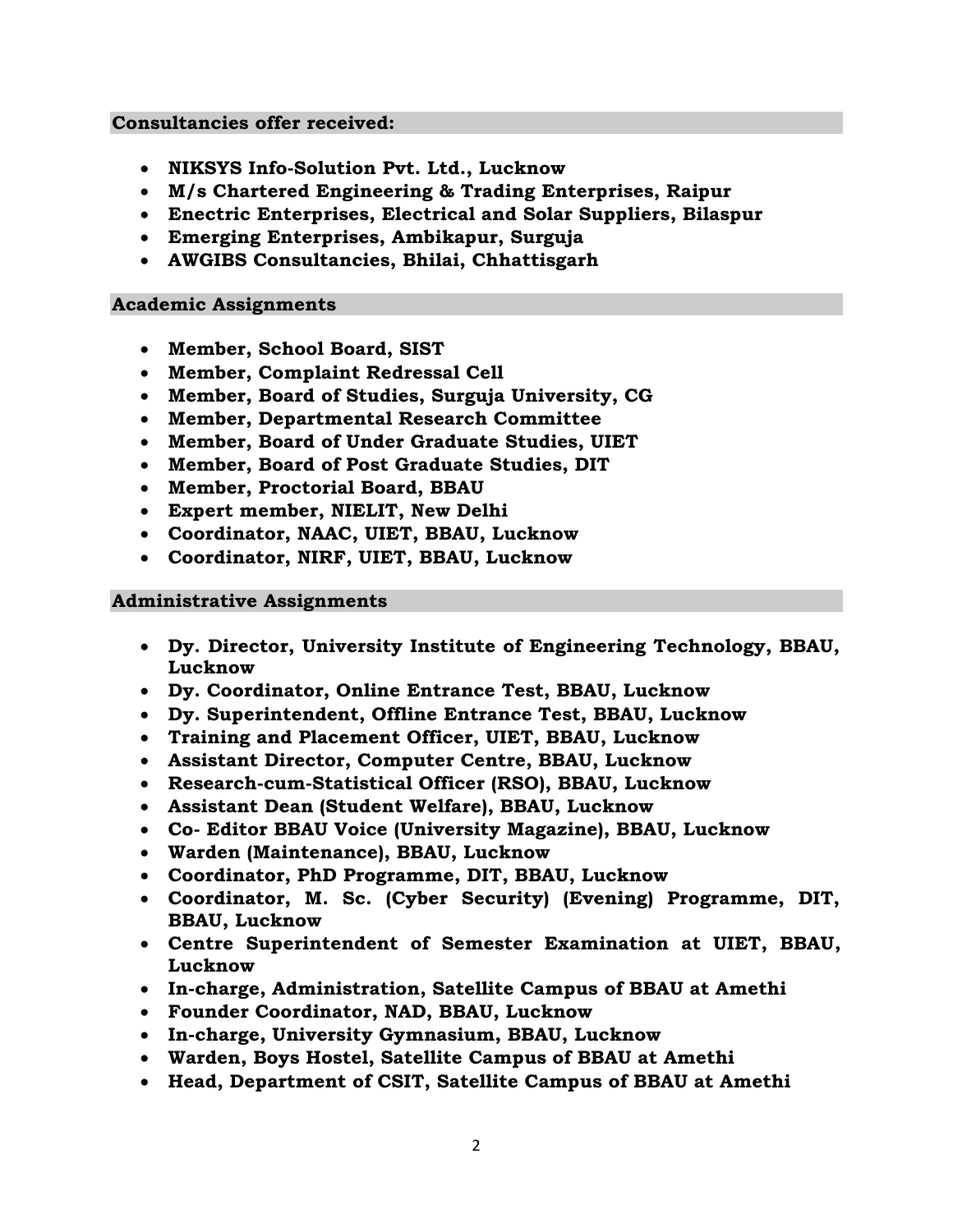#### **Other Assignments**

- **Campus WI-Fi Project (MHRD, NICSI & Rail Tel).**
- **Uploading the Information on UGC/MHRD/ CUP.**
- **Expansion of Internet Connective in the BBAU.**
- **Published Annual Report of 2014-2015 & 2015-2016.**
- **Conduction of Online Quiz/ Entrance Test at University**
- **Organizing Secretary for establishment of Centre for Innovation, Incubation and Entrepreneurship.**
- **Conducted 5th International Day of Yoga at the University.**
- **Prepared TnP Cell Bye-Laws for the UIET.**
- **Member for Selection of Faculty Members for giving the Research Award.**
- **Member of Campus Wide Networking and WiFi.**
- **Prepare the SOP and ventilation at Centralized fully AC University Library in view of COVID-19 Situation as committee member.**
- **Finalize the Online Video Conferencing tool for Online Classes.**
- **Prepared Guidelines for Smooth functioning of Sponsored Project in the University.**
- **Member, DSW Team**
- **Organized University Cricket League in BBAU**

#### **Publications**

- **Dhirendra Pandey, et. al., (2010) Social-organizational Participation Difficulties in Requirement Engineering Process, vol. 1, Issue. 1, pp. 01-05**
- **Dhirendra Pandey, et. al., (2010)Security Requirement Engineering Framework for Developing Secure Software, International Journal of Computational Intelligence and Information Security, IJCIIS, vol. 1, no. 8, pp. 55-64**
- **Dhirendra Pandey, et. al., (2011) Security Requirement Engineering Issues in Risk Management, International Journal of Computer Applications vol. 17, no. 5, pp. 11-14,**
- **Dhirendra Pandey, et. al., (2010) Performance Measurement of Different Requirement Engineering Process: A study, International Journal of Computer Aided Engineering and Technology, vol 1, no 2, pp. 1-15**
- **Dhirendra Pandey, et. al., (2011) Framework to Modelling Software Requirement, International Journal of Computer Science Issues, vol. 8, no. 3, pp. 164-171**
- **Dhirendra Pandey, et. al., (2012) The Usefulness of RE Practices in S/W Development, vol. 3, no. 9, pp. 56-69**
- **Dhirendra Pandey, et. al. (2011) A Critical Research on Threats and Security Technology Related to Payment System on E-commerce Network, International Journal of Computer Applications, Vol 8, no. 3**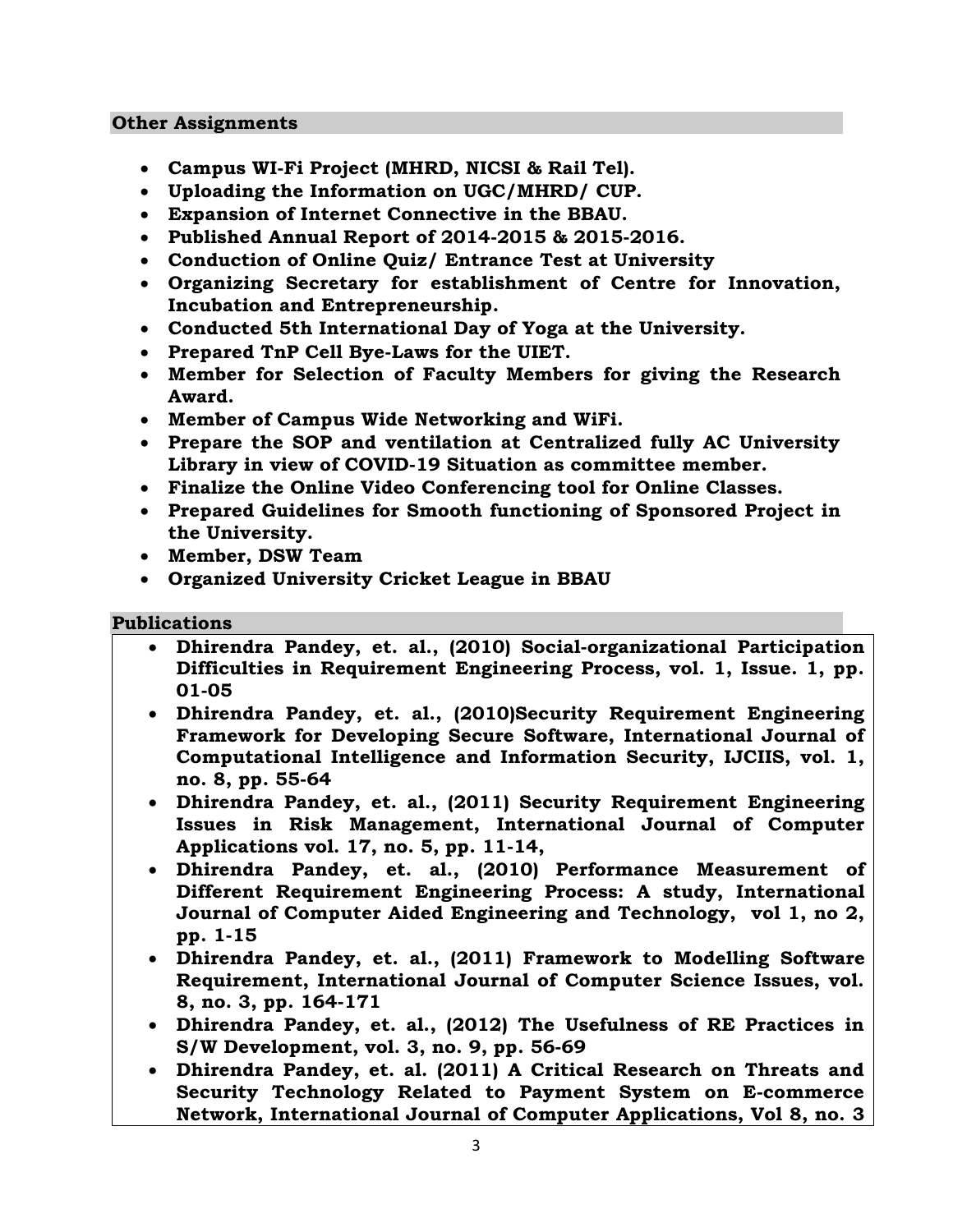**pp. 11-14.**

- **Dhirendra Pandey, (2012) Requirement Engineering: An Approach to Quality Software Development, vol. 3, no. 9, pp. 31-33.**
- **Dhirendra Pandey, Vandana Pandey, (2012) Importance of Requirement Management: A Requirement Engineering Concern, vol. 1, no. 1, pp. 66-70**
- **Dhirendra Pandey, et. al., (2012) Cellular Phone: A Contemporary Tool for Biometric Implications, International Journal of Information and Education Technology, vol. 2, no 5, pp. 445-447**
- **Dhirendra Pandey, et. al., (2012) SMS-Based System for Type-II Diabetes (NIDDM) Management", Vol 1, No. 1, pp. 19-26, 2012**
- **Dhirendra Pandey (2013) The Security of Information Exchange: AN E-Commerce Perspectives", vol. 4, no. 2, pp. 31-35**
- **Dhirendra Pandey (2013), Requirement Validation Vs. Requirement Elicitation, Vol-4, no-2, pp. 30-37**
- **Dhirendra Pandey (2013) The Research Road map of Requirement Validation, vol. 4, no. 4, pp. 52-54**
- **Dhirendra Pandey, (2013) Requirement Engineering Research, vol 4, no 4, pp. 447-450**
- **Dhirendra Pandey, et. al., (2013), FEREP: Framework for Effective Requirement Engineering Process Model, International Conference on Advances in Engineering & Technology, Vol-1, no-1 pp. 24-33,**
- **Dhirendra Pandey, (2013) An Overview on Advance Metering System, vol.4, no.4, pp. 443-446.**
- **Dhirendra Pandey, et. al.,(2014) A Framework to Reduce the Project Related Risk, International Journal of Advanced Research in Computer Science and Software Engineering vol 4, no. 3 , pp.504-509**
- **Dhirendra Pandey, et. al., (2014) E-commerce Transactions: An Empirical Study, vol. 4, no. 3, pp.669-671**
- **Dhirendra Pandey, et. al., (2014), Knowledge-Based Software System for Space Exploration, International Journal of Computer Science Issues, vol. 11, no. 2, pp. 181-185**
- **Dhirendra Pandey, et. al., (2014), Radio Technology for Moon Bounce, International Journal of Advanced Research in**
- **Dhirendra Pandey, et. al., (2014) The Role of Requirement Engineering Practices in E-Learning Services, Global Journal of Multidisciplinary Studies, Vol. 3, No. 5, pp. 314-329**
- **Dhirendra Pandey, et. al., (2014), Software Project Risk Analysis and Assessment: A Survey, Global Journal of Multidisciplinary Studies, Vol. 3, No. 5, pp 144-160**
- **Dhirendra Pandey, et. al., (2014), A Framework for Requirement Elicitation, Global Journal of Multidisciplinary Studies , Volume-6, Issue-1, pp. 87-91**
- **Dhirendra Pandey, et. al., (2014), Requirement Engineering Paradigm, Global Journal of Multidisciplinary Studies, VOLUME : 01 Issue 01**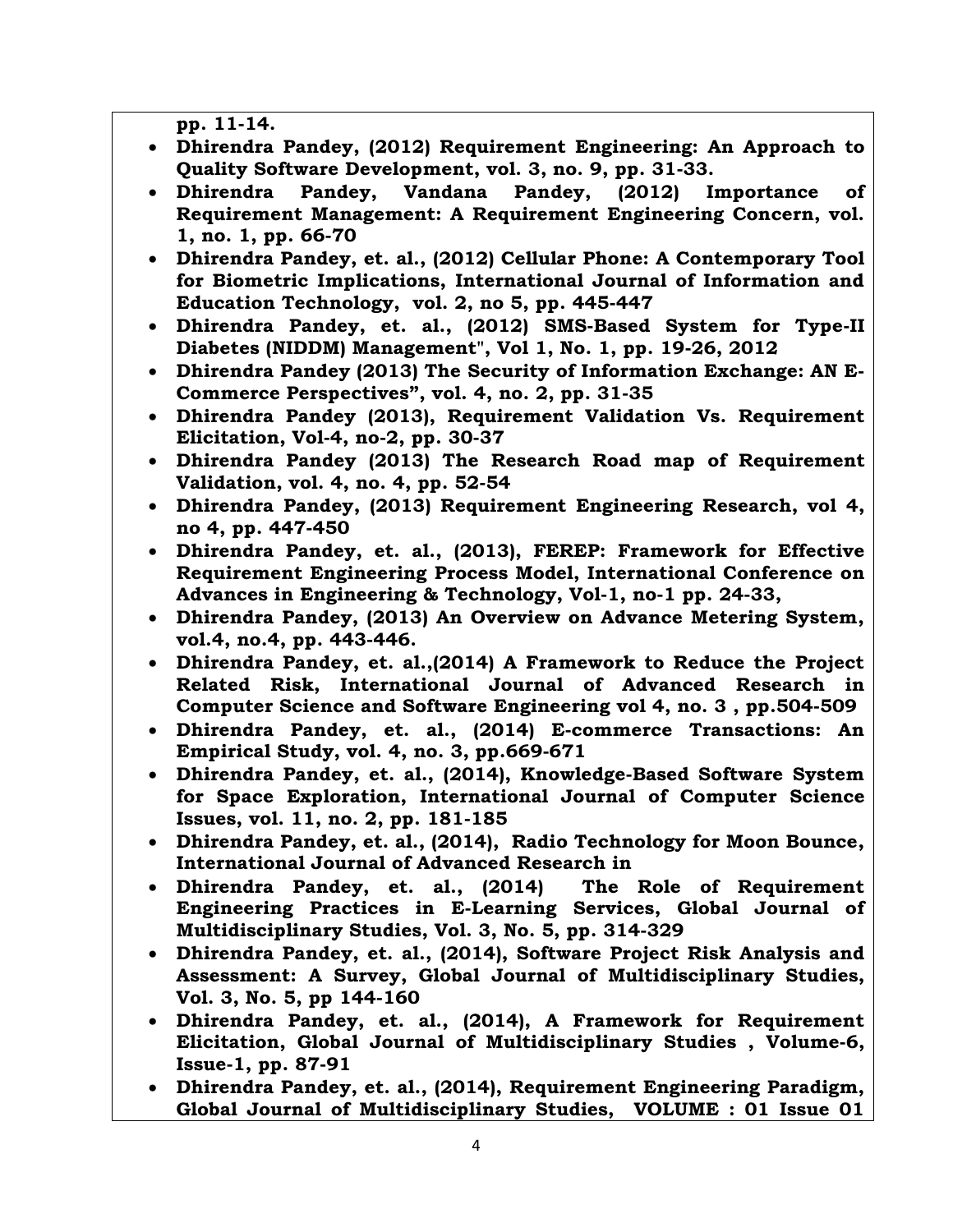**Paper id-IJIERM-IV- 4-1359, pp.26-29**

- **Dhirendra Pandey, et. al., (2014) The Role of Information Communication Technology (ICT) in Agriculture, Global Journal of Multidisciplinary) Studies, Vol 3, No. 4, 225-230**
- **Dhirendra Pandey, (2015) A Framework for Effective E-Commerce Solution System, Vol 01, no. 05, April 2015 ISSN- 2394-3084, pp. 25- 32, 2015**
- **Dhirendra Pandey, et. al., (2014) Effective Requirement Management Model to Develop Quality Software Products, Global Journal of Multidisciplinary Studies, Vol-4, no. 5, 2015, 185-190**
- **Dhirendra Pandey, (2015) Development of Risk Management Model for Secure Software Product, Vol. 1, No.-3, 2015, pp. 79-87**
- **Dhirendra Pandey, et. al., (2015) Requirements Engineering: A Survey, Communications on Applied Electronics, vol. 3, no. 5, pp. 28- 31, 2016**
- **Dhirendra Pandey, et. al., (2018) Revisiting Software Security Models: A Design Perspective, Vol 2, No. 1, pp.79-88**
- **Dhirendra Pandey, (2017) Analyzing The Effects Of Ergonomic Deficiency In The Lucknow District Of Uttar Pradesh State, Vol 2, No. 4, pp.35-44**
- **Dhirendra Pandey, et. al., (2017), A Comparative Analysis of Antiphishing Mechanisms: Email phishing, International Journal of Advanced Research in Computer Science, Vol.8, No.3, pp. 657-574**
- **Dhirendra Pandey, et. al., (2017) An Integration of Threat Modeling with Attack Pattern and Misuse Case for Effective Security Requirement Elicitation, International Journal of Advanced Research in Computer Science, Volume 8, No. 2, pp. 16-20**
- **Dhirendra Pandey, et. al., (2018) Defending Against Phishing: Case Studies Volume 8, No. 5, pp. 2605-2607**
- **Dhirendra Pandey, et. al., (2017) Comparative study of Traditional Software Development and Development on Cloud, International Journal of Advanced Research in Computer Science Volume 8, No. 5, May – June 2017, pp. 866-870**
- **Dhirendra Pandey, et. al., (2017) An Empirical Study on Software Reuse with Reliability, International Journal of Advanced Research in Computer Science, Volume 8, No. 5, pp. 527-530**
- **Dhirendra Pandey, et. al., (2017) Framework for Requirement Management using Requirement Traceability, International Journal of Advanced Research in Computer Science, Volume 8, No. 5, 904-908**
- **Dhirendra Pandey, et. al., (2017) Implementation of Requirement Engineering in Extreme Program and SCRUM, International Journal of Advanced Research in Computer Science, Volume 8, No. 5, pp. 621- 624**
- **Dhirendra Pandey, et. al., (2017)Comparison of performance of Different Multi-Resolution Techniques for Image Denoising,**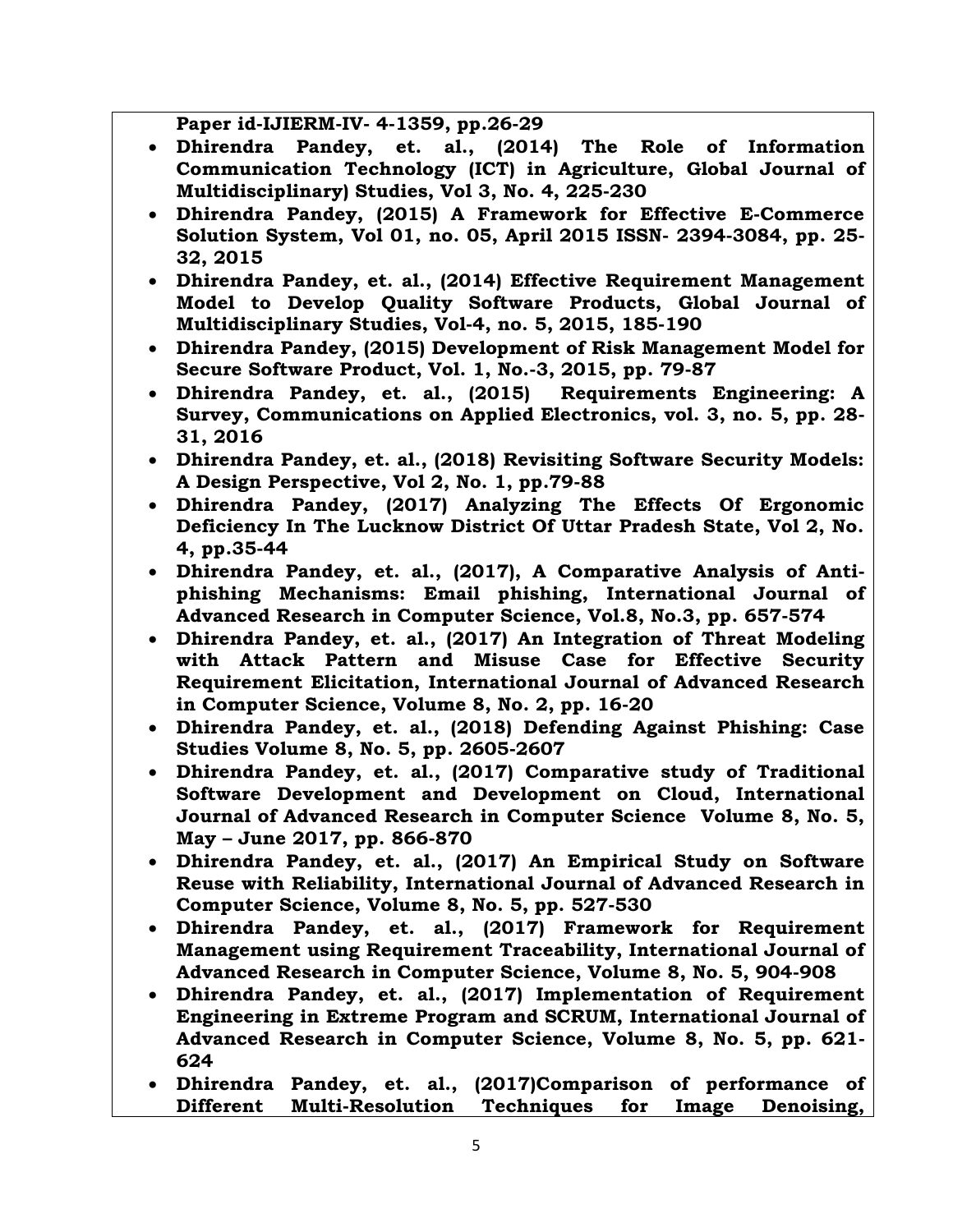**International Journal of Advanced Research in Computer Science, Volume 8, No. 5, 2017, pp. 1661-1671**

- **Dhirendra Pandey, et. al., (2017)An Integration of Threat Modeling with Attack Pattern and Misuse Case for Effective Security Requirement Elicitation, International Journal of Advanced Research in Computer Science, Vol 8, PP.16**
- **Dhirendra Pandey, et. al., (2017) Problems Associated with Requirement Elicitation Process: An Overview, International Journal of Advanced Research in Computer Science, Volume 8, No. 5, pp. 2637-2639**
- **Dhirendra Pandey, et. al., (2018) A Survey of Automated Teller Machine (ATM) Usage in North India Vol. 6, PP. 530**
- **Dhirendra Pandey, et. al., (2019) Adoption of Mobile Banking in North India: Users Problems & Satisfaction, International Journal for Research in Applied Science & Engineering Technology (IJRASET),Vol. 5, PP. 2055**
- **Dhirendra Pandey, et. al., (2018) Usage of Electronic Draft Capture Machine in North India: Users Problem and Satisfaction, Vol. 3, PP. 36**
- **Dhirendra Pandey, Turning North India into Digitalization: Internet Banking Problems and User satisfaction**
- **Dhirendra Pandey, et. al., (2017) Alternate Banking Channels In North India: E-Banking Reliability Perspective, Indian Journal of Scientific Research, Vo. 17, pp. 61**
- **Dhirendra Pandey, et. al., (2018),Test Plan Specification Using Security attributes: A design Perspective, ICIC Express Letters, Vol 10, No: 9, pp 1061**
- **Dhirendra Pandey, et. al., (2018), Measuring The Security Testing Attributes Through Fuzzy Analytic Network Process: A Design Perspective, Journal of Advanced Research in Dynamical & Control Systems vol 10, pp. 1514**
- **Dhirendra Pandey, et. al., (2018) STORE: Security Threat Oriented Requirements Engineering Methodology, Journal of King Saud University-Computer and Information Sciences, V 12,**
- **Dhirendra Pandey, et. al., (2019), Software Testing, Fault, Loss and Remedies, Journal of Emerging Technologies and Innovative Research, vol 6 No 4**
- **Dhirendra Pandey, et. al., (2019) A Review on Object Detection and Tracking Techniques, Vol. 9, pp. 230**
- **Dhirendra Pandey, et. al., (2018) A Comparative Study on Object Detection and Tracking, International Journal of Research in Engineering, IT and Social Sciences, Vol 9, PP.1-5**
- **Dhirendra Pandey, et. al., (2019) A Comparative Study on Moving Object Detection and Tracking Methods, International Journal of Research in Engineering, IT and Social Sciences, Vol 8, PP.14**
- **Dhirendra Pandey, et. al.,(2017) Usable-Security Assessment Through**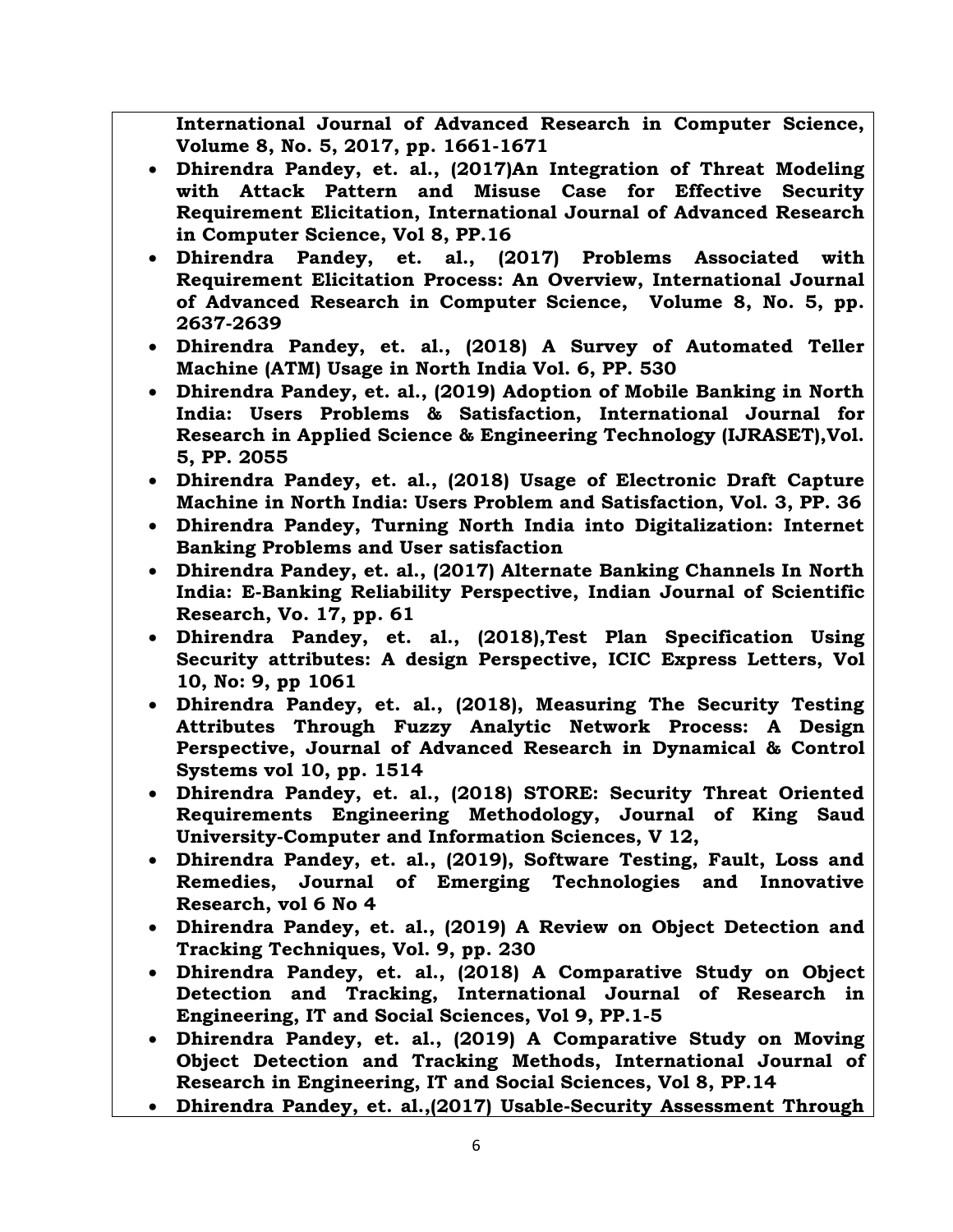**A Decision Making Procedure Vol 10, No: 10, p 665**

- **Dhirendra Pandey, et. al., (2019) Email Phishing: An Enhanced Classification Model to Detect Malicious URLs, EAI Endorsed Transactions on Scalable Information Systems, v 6, p. e5**
- **Dhirendra Pandey, et. al., (2019) A Glance of Anti- Phish Techniques, v 15, p 2925**
- **Dhirendra et. al., (2019) Phishing: A Critical Review, v 15, p. 2917**
- **Dhirendra Pandey, et. al., (2010) An Effective Requirement Engineering Process Model for Software Development and Requirement Management, International Conference on Advances in Recent Technologies in Communication and Computing**
- **Dhirendra Pandey, et. al., (2011) An approach to information requirement engineering, International Conference on Information Science and Applications,**
- **Dhirendra Pandey, et. al., (2019),RSA based encryption approach for preserving confidentiality of big data, Journal of King Saud University – Computer and Information Sciences, v 4, p 1**
- **Dhirendra Pandey, et. al., (2019), Comparative Literature Analysis On Security Requirements Engineering, e Volume 8 Issue 12 pp. 113**
- **Dhirendra Pandey, et. al., (2020) Revisiting Requirement Engineering Process, Vol. 9 Issue 1, pp. 46-54**
- **Dhirendra Pandey, et. al., (2020), Quantitative Analysis of Requirement Elicitation Techniques through FANP: Security Perspective, International Journal of Recent Technology and Engineering, Volume-8 Issue-5.**
- **Dhirendra Pandey, et. al., (2020), Optimizing the Impact of Security Attributes in Requirement Elicitation Techniques using FAHP, International Journal of Recent Technology and Engineering, Volume-9 Issue-4, January 2020**
- **Dhirendra et. al., (2020), An Intensified Framework For Security Requirement Elicitation: A Secure Software Development Concern**
- **Dhirendra Pandey, et. al., (2020) Effective Requirement Engineering Process by incorporating Risk Management Approach, Solid State Technology, Vol. 63, Issue 5, Pp. 814-822**
- **Dhirendra Pandey, et. al., (2020), A fuzzy TOPSIS based analysis toward selection of effective Security Requirements Engineering approach for trustworthy healthcare software development, BMC Medical Informatics and Decision Making.**
- **Dhirendra Pandey, et. al., (2020), An Anti-Phishing Enterprise Environ Model using Feed-Forward Back propagation and Levenberg-Marquardt Method, Security and Privacy, Wiley Publication.**
- **Dhirendra Pandey, et. al.,, (2021) Evaluating The Test Cases Impact Of Application Security Through Ant-Colony Optimization Algorithm: A Design Perspective., CMC.**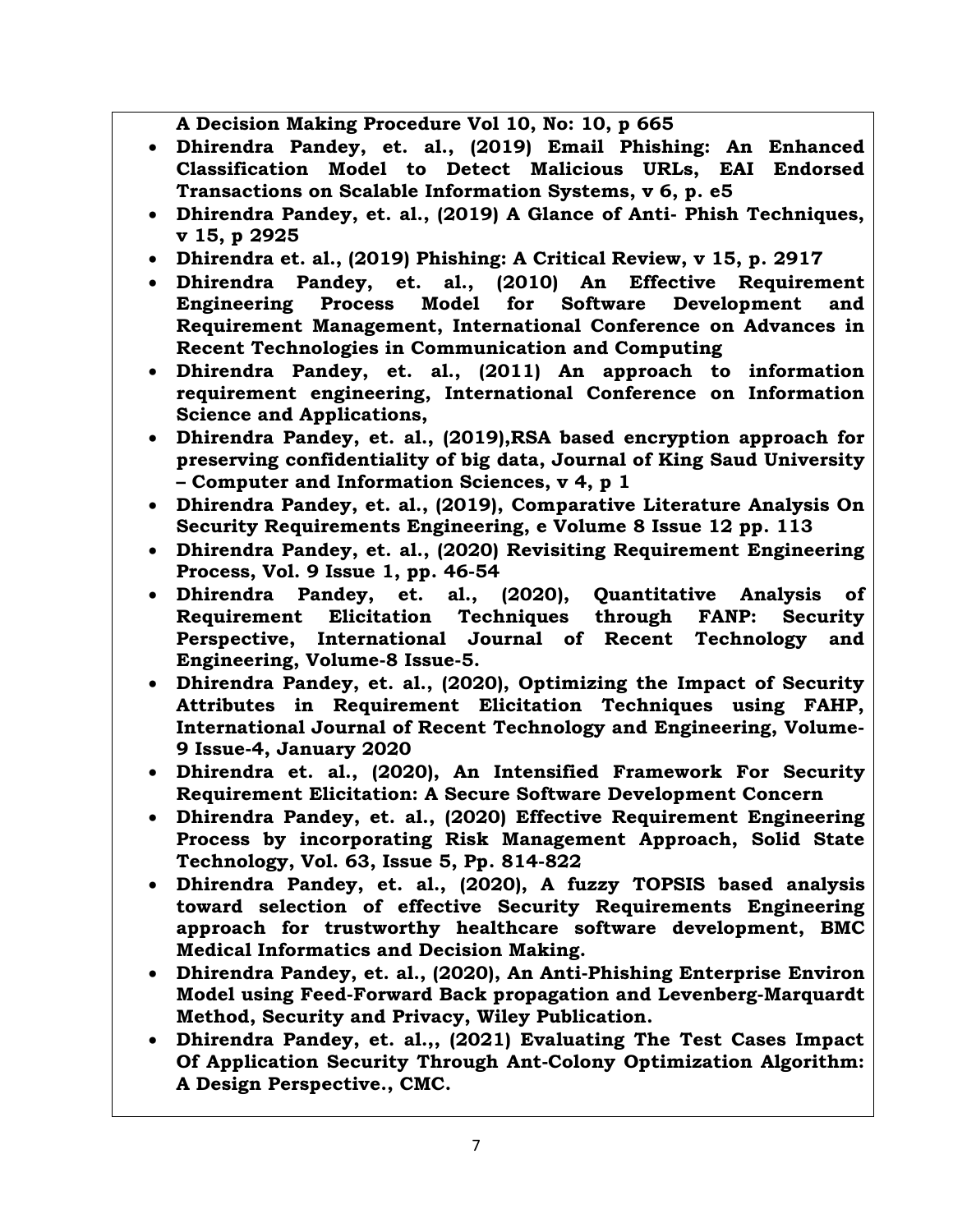**Authored Books/Book Chapters**

- **Medical Data Mining: Concept and Practice (Book)- 978-93-83459-45-2**
- **Requirement Validation: An Introduction(Book)- 978-93-83459-37-7**
- **Advanced Software Engineering: Concepts and Practices(Book)- 978- 87-78654-54-8**
- **Cyber Security: Theory and Practices(Book)- 978-14-43400-92-9**
- **Fundamental of Software Security Testing (Book)- 978-61-98743-89-3**
- **Requirement Engineering: A Guide to Building Quality Software (Book)- 978-0-89255-272-7**
- **Critical Review on Software Testing: Security Perspective, pp. 714- 723 (Scopus) (Book Chapter)- 978-981-10-3432-9**
- **A Novel Anti-phishing Effectiveness Evaluator Model (Scopus) (Book Chapter)- 978-3-319-63644-3**
- **A Step Towards Internet Anonymity Minimization: Cyber-crime Investigation Process Perspective (Scopus) (Book Chapter)- 978-981- 10-7563-6**
- **Risks, Security, and Privacy for HIV/AIDS Data:Big Data Perspective (Scopus) (Book Chapter)- 2328-1243**
- **A Fuzzy Multi-Criteria Decision Making Method for Managing Network Security Risk Perspective (Scopus) (Book Chapter)- 240919-025237**
- **Phishing Prevention Guidelines (Scopus) 9781003024743**

# **Edited Books**

**1. Emerging Trends in Information Technology, 9789352130269, Shroff Publishers & Distributors Pvt. Ltd.(2015)**

# **Patents**

|                                                     | Inventors                                         | Title and Award/Application no.                                           |  |
|-----------------------------------------------------|---------------------------------------------------|---------------------------------------------------------------------------|--|
| <b>Published</b>                                    | Dhirendra Pandey, Suhel                           | Testing<br><b>Security</b>                                                |  |
|                                                     | A. Khan, Waris Khan                               | Profile/201811006653                                                      |  |
| <b>Dhirendra</b><br>Pandey,<br>Tarique jamal Ansari |                                                   | Requirement<br><b>Security</b><br>Engineering<br>Methodology/201911000089 |  |
|                                                     | <b>Dhirendra</b><br>Pandey,                       | <b>Security Requirement Elicitation</b>                                   |  |
|                                                     | <b>Virendra</b><br><b>Waris</b><br>Singh,<br>Khan | Framework/290011016384                                                    |  |

#### **Research Supervision**

|           | Completed | On-going |
|-----------|-----------|----------|
| PG/M.Phil | 25        | 05       |
| Ph.D      | 06        | 04       |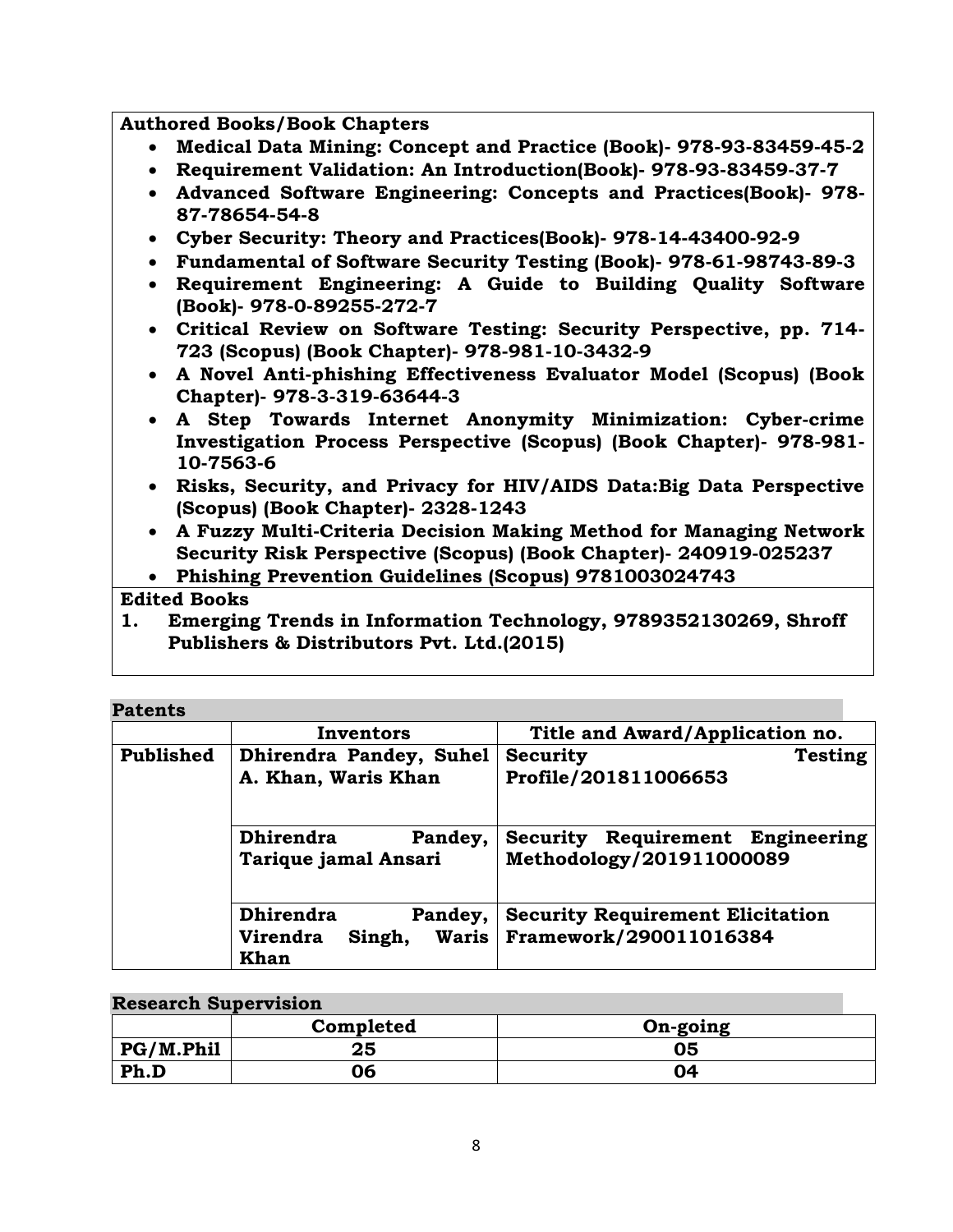#### **Honors, Recognition and Awards**

- **Award of Excellence, Jabalpur Management Association**
- **Award of Scientist for the Relentless Services, South Asia Management Association**
- **Best Paper Award, International Conference**
- **Junior Research Fellowship Award, UGC**

#### **Membership of Professional Bodies**

- **Professional Membership, International Association of Engineers (IAEng).**
- **Member, Uttar Pradesh Association for The Science and Technology Advancement, Lucknow (UP)**
- **Member, International Association of Academicians and Researchers (INAAR)**
- **Editor –in- Chief, International Journal of Advance Research in Science & Engineering.**
- **Member Advisory Board and Associate Editor, Software Engineering Journal, Bio-Info Publication, Navi Mumbai, INDIA.**
- **Executive Editor, Software Engineering Journal, Index Copernicus International Journal.**
- **Member Expert Panel, International Research & Publication Centre (IRPC), Delhi.**
- **Reviewer Journal of Engineering Sciences.**
- **Reviewer, International Journal of Computational Journal and Information Security, Australia.**
- **Member Editorial Board, Software Engineering Journal, BioInfo Publication, Navi Mumbai, INDIA.**
- **Reviewer, International Journal of Computer Application, USA.**

# **Seminar/Conference/Symposia /Workshops Organized**

- **Organizing Secretary and Treasurer, One Day National Conference on Information Security Challenges (NCISC- 2014) at Babasaheb Bhimrao Ambedkar University, Lucknow on 28 March, 2014.**
- **Convenor and Treasurer, Two Days International Conference on Emerging Trends in IT at Babasaheb Bhimrao Ambedkar University, Lucknow on 23-24 March, 2015.**
- **Workshop Coordinator, One Week Workshop on Research Methodology in IT at Babasaheb Bhimrao Ambedkar University, Lucknow on 22-28 September, 2014**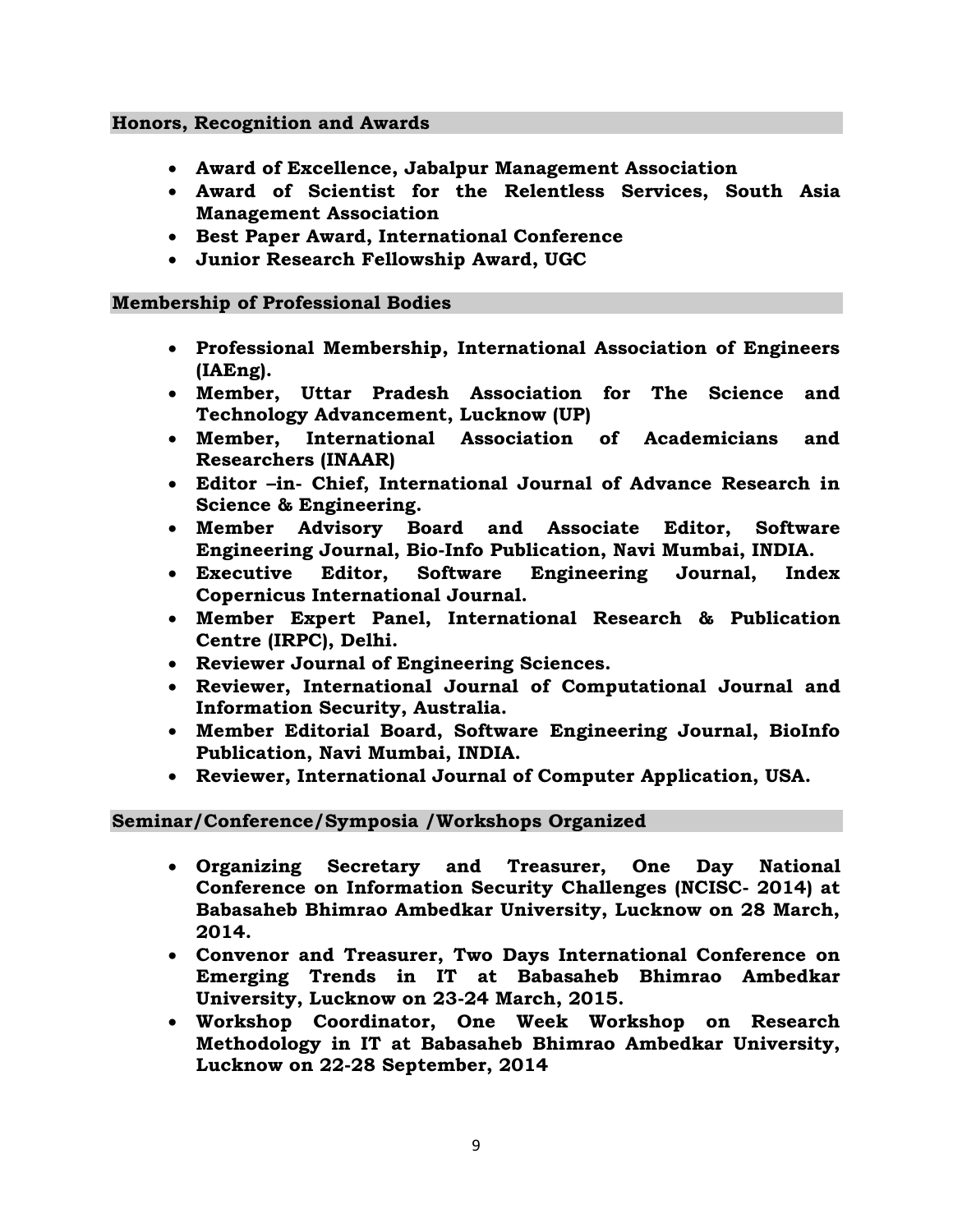- **Workshop Coordinator, Two Days Workshop on RAD using Oracle IDs at Babasaheb Bhimrao Ambedkar University, Lucknow on 30- 31 October, 2014.**
- **Program Coordinator, Extension Lectures at Babasaheb Bhimrao Ambedkar University, Lucknow on 26-27 November, 2015**
- **Workshop Coordinator, One Week Workshop on Ethical Hacking and Information Security at B. B. A. University, Lucknow on 6-12 August 2015**
- **Organizing Secretary, Two day International Conference on Innovative technologies Driven by Multidisciplinary research (ICITMR- 2014) at Rani Durgawati University on 6-7 July 2014.**
- **Conference Committee Member, International Conference on Software and Knowledge Engineering held at Zurich, Switzerland on 14-15 January, 2014.**
- **Conference Committee Member, International Conference on Software and Computer Engineering held at London, United Kingdom on 29-30 June, 2014.**
- **Conference Committee Member, International Conference on Software Engineering and Knowledge Engineering, Turkey on 28- 29 November, 2014.**
- **Conference Committee Member, International Conference on Computer Science and Software Engineering, at Saudi Arab on 15-16 September, 2014.**
- **Conference Committee Member, International Conference on Requirement Engineering, London, UK, scheduled to be held on 26-27 September, 2014.**

# **Countries Visited**

- **Malaysia**
- **Thailand**

# **Invited Lectures/Talks/Chair/Co-Chair in Seminar/Conference/Symposia /Workshops**

 **Md. Tariq Jamal Ansari, Dhirendra Pandey, STORE-FALLS METHODOLOGY: INTEGRATING STORE METHODOLOGY INTO WATERFALL MODEL, International Conference on Innovative Research in Science, Management and Technology 2020 (ICIRSMT 2020), January 4-5, 2020 organized by Department of Computer Science and Application, Atal Bihari Vajpayee University, Bilaspur (C.G.), India in association with Modern Technology and Management Institutions, Inc., USA and in collaboration with University of Maryland, Eastern shore, USA and Frostburg University, USA.**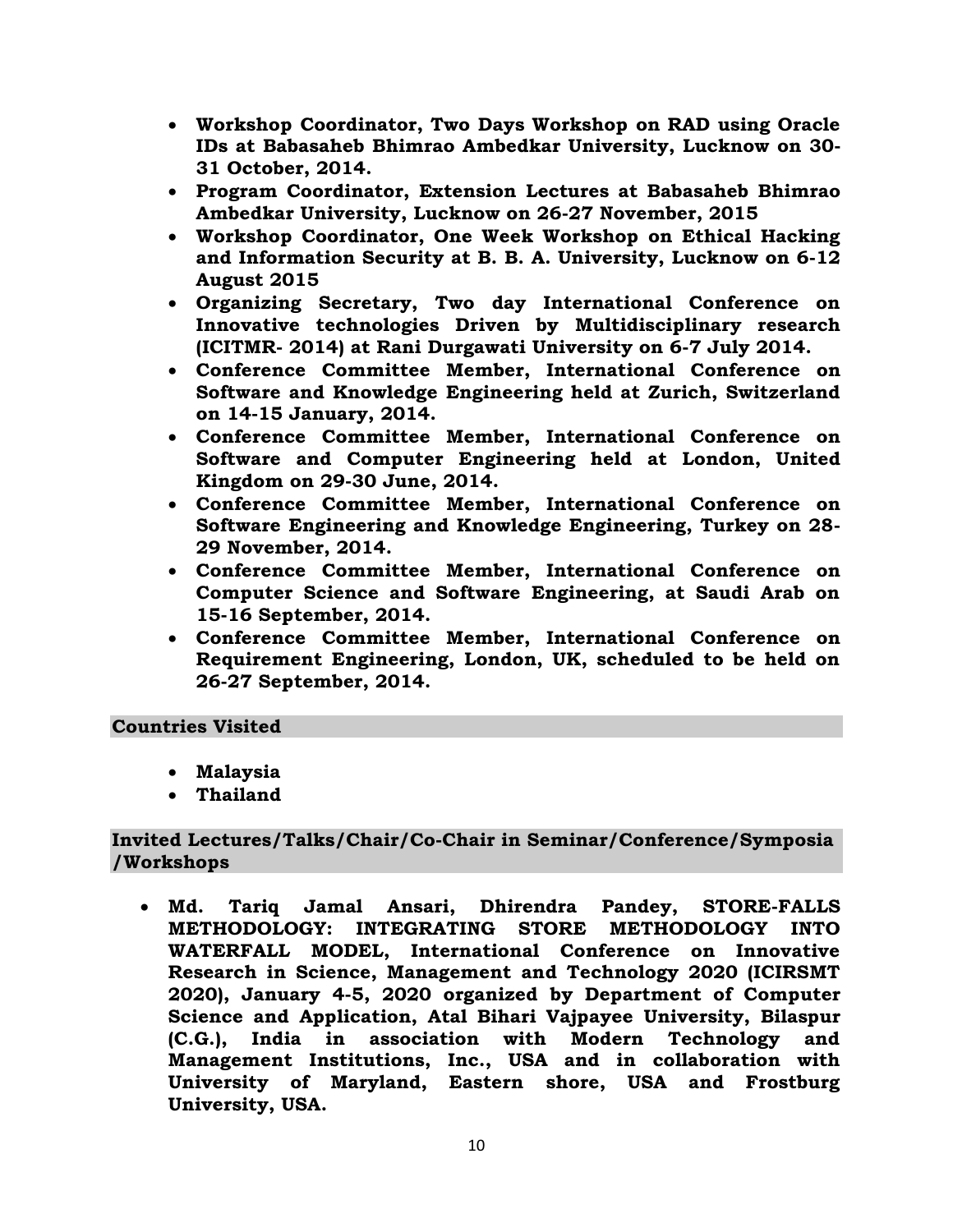- **Dhirendra Pandey, "STORE Methodology", Two Weeks FDP on Ensuring Excellence in Teaching/Learning Research in Higher Education, during 22.12.2018 to 06.01.2019, Department of IT, BBAU, Lucknow (UP)**
- **Dhirendra Pandey, Vandana Pandey, "Confidence and Security in Online Transaction: An E-Commerce Perspective", Proc. of International Conference on Electrical and Computer Science (ICEECS), Bangalore, ISBN: 978-93-82208-26-6, pp. 45-47, 2012.**
- **Dhirendra Pandey, Mohd. Waris Khan, "An Enhanced Edification for Validation of Factual Requirements" in Proc. of International Conference on Electrical and Computer Science (ICEECS), Bangalore, ISBN: 978-93-82208-26-6, pp. 124-127, 2012.**
- **Dhirendra Pandey, Vandana Dubey, "The Quality Attributes of Requirements Engineer", Proc. of International Conference on Recent Development in Engineering and Technology, Mysore, ISBN: 978-93-82208-29-7, pp. 87-88, 2012.**
- **Dhirendra Pandey, Mohd. Waris Khan, Vandana Pandey "Role Of Requirement Validation in Requirement Development", Proc. of International Conference on Recent Development in Engineering and Technology, Mysore, ISBN: 978-93-82208-29-7, pp. 97-101, 2012.**
- **Dhirendra Pandey, Vandana Pandey, "The Exploitment of Public Key Encryption in E-Commerce Network for Secure Information Exchange" Accepted in Prof. of International Conference on Electrical, Electronics and Computer Science (ICEECS), Tirupati, and October 13, 2012.**
- **Dhirendra Pandey, "The Effective Use of Colour Contrast Method in Motion Detection through Webcam: A Study", 3rd International Conference on Advanced Computer Science and Information Technology, IT Research, ICACSIT-2013", ISBN: 978-93-82702-20-7, pp. 147-151, 2013.**
- **Dhirendra Pandey, Priyadarshini Narayan, "Artificial Intelligence Approach to Avoid Space Attack", Proc. of International Conference on Advanced Computer Science and Information Technology, IT Research, ICACSIT-2013, ISBN: 978-93-82702-20-7, pp.103-109, 2013.**
- **Dhirendra Pandey, Vandana Pandey, Abhinav Shukla, "Requirement Engineering Issues", International Conference on Advances in Engineering & Technology (ICAE&T-2013)- AET – 2013, ISBN- 978 - 81 -927082-1-7, pp. 23,27, 2013**
- **Dhirendra Pandey, Mohd. Waris Khan, Abhinav Shukla, [Framework](http://iarcventure.com/proceedings/AET_Bangalore19May13/contents/37-42.pdf)  [for Requirement Validation \(REVAF\),](http://iarcventure.com/proceedings/AET_Bangalore19May13/contents/37-42.pdf) International Conference on Advances in Engineering & Technology - AET - 2013 - ISBN-**
- **Dhirendra Pandey, Abhinav Shukla, Pankaj Bahuguna, "[Recent](http://iarcventure.com/proceedings/AET_Bangalore19May13/contents/43-45.pdf)  [Demand in AMI Infrastructure with Smart Meters](http://iarcventure.com/proceedings/AET_Bangalore19May13/contents/43-45.pdf)", International**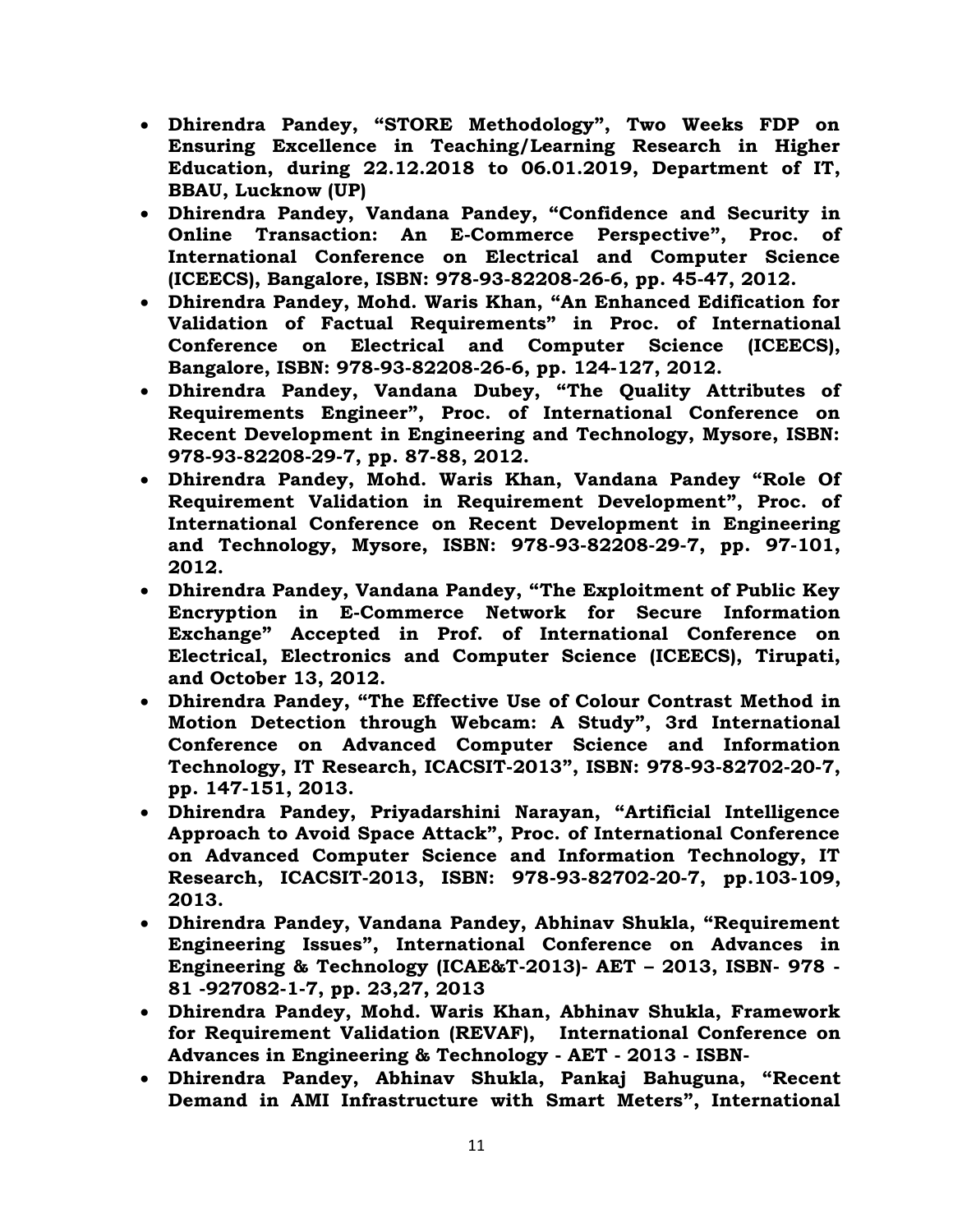**Conference on Advances in Engineering & Technology - AET - 2013 - ISBN- 978 - 81 -927082-1-7, pp. 43-45, 2013**

- **Dhirendra Pandey, Abhinav Shukla,Pankaj Bahuguna, "[Communication through R F Mash Network](http://iarcventure.com/proceedings/AET_Bangalore19May13/contents/46-49.pdf)", International Conference on Advances in Engineering & Technology - AET - 2013 - ISBN- 978 - 81 -927082-1-7, pp. 46-49, 2013**
- **Dhirendra Pandey, Anil Kumar Shukla,Abhinav Shukla, , "[Tracking](http://iarcventure.com/proceedings/AET_Bangalore19May13/contents/53-59.pdf)  [Location through GIS Application](http://iarcventure.com/proceedings/AET_Bangalore19May13/contents/53-59.pdf)", International Conference on AET - 2013 - ISBN- 978 - 81 -927082-1-7, pp. 53-59, 2013**
- **Dhirendra Pandey, Anil Kumar Shukla,Abhinav Shukla, "[GIS: Scope](http://iarcventure.com/proceedings/AET_Bangalore19May13/contents/60-65.pdf)  and [Benefits](http://iarcventure.com/proceedings/AET_Bangalore19May13/contents/60-65.pdf)", International Conference on AET - 2013 - ISBN- 978 - 81 -927082-1-7, pp. 60-65, 2013**
- **Shweta Sankhwar, Dhirendra Pandey, "Safeguard against ATM Fraud", Accepted in 6th IEEE International Advance Computing Conference (IACC – 2016), scheduled at Bhimavaram, Andhra Pradesh on February, 2016.**
- **The Exploitment of Public Key Encryption in E-Commerce Network for Secure Information Exchange, International Conference on Electrical, Electronics and Computer Science 2012, ISBN: 2526– 4919**
- **Security Testing: Problems and Prospectus, National Seminar on Emerging Trends in Cyber Security, Integral University, 04.04.2016.**
- **Role of Interview in Requirement Gathering Processes, National Conference on Intelligent Computing and Information System, 3 & 4 October, 2009**
- **Design and Development of Requirement Specification Documents for Making Quality Software, National Conference on Intelligent Computing and Information System, 3 & 4 October, 2009**
- **Dhirendra Pandey, Ugrasen Suman and A. K. Ramani, "Issues and Impact of Requirement Engineering Practices in Designing Quality Software Products", Proc. of International Conference on AFITS, DAVV, Indore (MP), pp.44-46, 2008**
- **Dhirendra Pandey, "Object Oriented Applications in Requirement Engineering Research", National Conference on Recent Advances in Mathematical Applications", Department of Applied Mathematics, Babasaheb Bhimrao Ambedkar University, Lucknow (UP), 30.10.2014.**
- **Dhirendra Pandey, "Threat Driven Modeling: An Overview", National Conference on Information Security Challenges, Babasaheb Bhimrao Ambedkar University, Lucknow, 24.02.2016.**
- **Dhirendra Pandey, "Critical Issues in Software Requirements: Reliability Perspective", National Conference on Information Security Challenges, Babasaheb Bhimrao Ambedkar University, Lucknow, 24.02.2016.**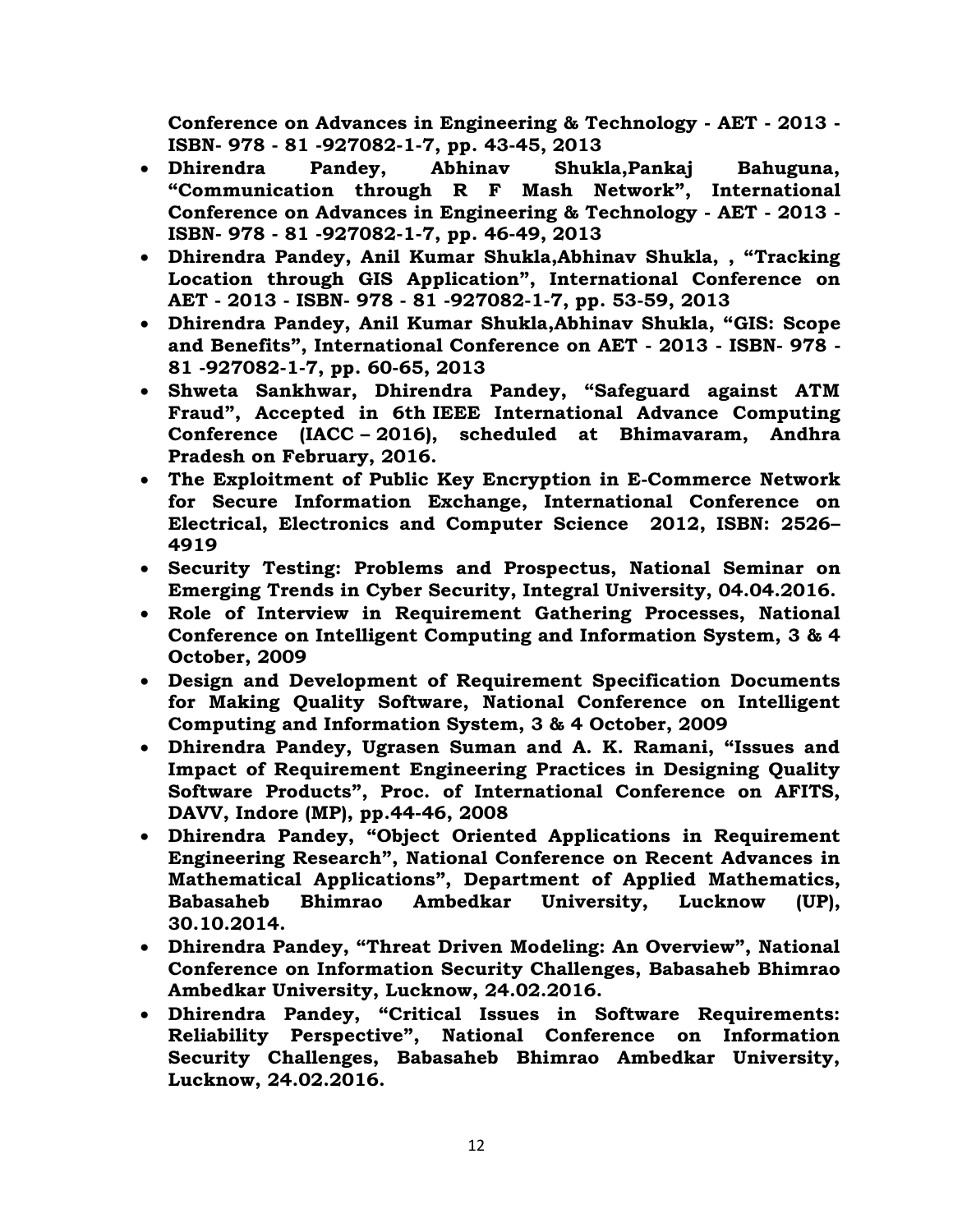- **Dhirendra Pandey. Effective Ranking of Requirement in Requirement Engineering, International Conference on SESMBRAR-2018, 08 & 09 September 2018 at Bhopal**
- **Dhirendra Pandey. Effective Requirement Validation for Finalizing the Requirements, International Conference on SESMBRAR-2018, 08 & 09 September 2018 at Bhopal**
- **Dhirendra Pandey. How to Avoid Ergonomic Deficiencies in Computer Workstations, International Conference on SESMBRAR-2018, 08 & 09 September 2018 at Bhopal**
- **Dhirendra Pandey, ATM Security: Issues and Challenges, International Conference on COMR-2018, 27.10.2018, National University of Singapore, Singapore**
- **Dhirendra Pandey, How to Prioritise the Requirements, International Conference on COMR-2018, 27.10.2018, National University of Singapore, Singapore**
- **Dhirendra Pandey, Importance of Requirement Engineering over Software Engineering, International Conference on FIDD-2019, International Technological University, USA, 24.08.2019**
- **Requirement Engineering Approaches at UGC Sponsored Nation Conference on Emerging Techniques in Computer Science, at Kalyan PG College, Bhailai (C. G.), November, 2011.**
- **"ICT Use in Higher Education" organized by Information and Guidance Beuro & DLIS at Babasaheb Bhimrao Ambedkar University, Lucknow, February, 2014.**
- **"Role of Requirement Engineering" in International Conference on "ITMR -2014" organized by Jabalpur Management Association at Rani Durgawati Vishwavidyalaya, Jabalpur (MP) on 2014.**
- **"Requirement Engineering paradigm" in International Conference on "Multidisciplinary Research for the Achievement of Academic Excellence in higher Education (ICMRAAEHE-2015) organized by Jabalpur Management Association at Goa, India on 2015.**
- **Delivered e-learning material on Fundamental of Computer at Media Centre, BBAU 2016**
- **Delivered Lecture at Hindi Prakosth of BBAU on 31.12.2015**
- **E Content delivery in International Virtual Conference on Online Education: Opportunity and Challenges organized by VITS, Satna (MP on 4-6 June 2020**
- **E Content delivery in Two Weeks Online Faculty Development Programme organized by Madhyanchal Professional University, Bhopal (MP during 18-31 May 2020**
- **e Content delivery online Seminar (Webinar) on Online Education Vs. Conventional Education during COVID-19, organized by Kesharwani Mahavidyala, Jabalpur (MP) on 18-19 June 2020**
- **IoT Risk Assessment: Risk identification and Elimination For Security of IoT Devices, International Symposium on "Recent**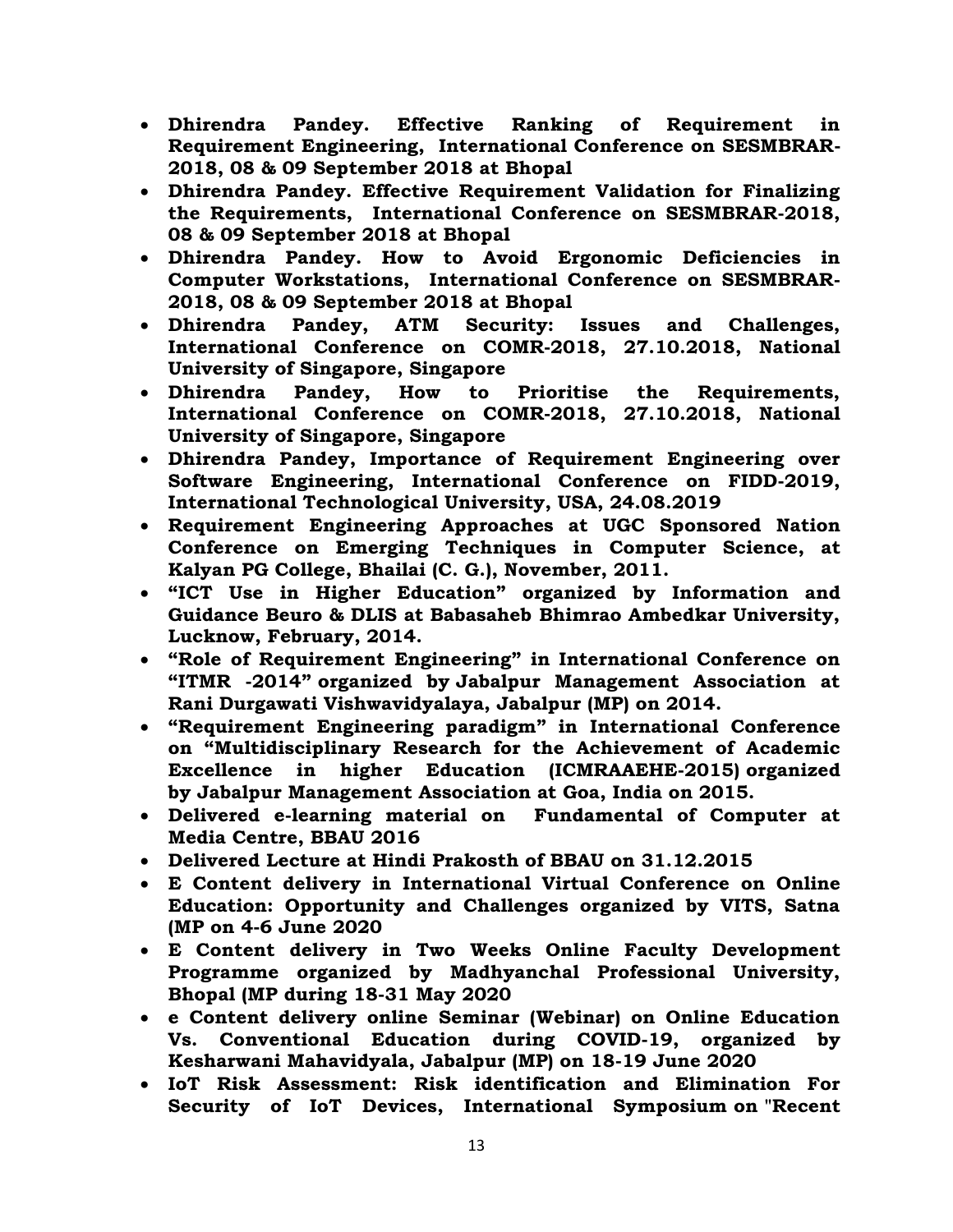**Advancement in Information and Communication Technology (RAICT-2020)" organized by Department of Computer Application, Integral University, Lucknow.**

# **Additional Information**

- **Second Rank in University Merit List at Under Graduation.**
- **Second Rank in University Merit List at Post-Graduate.**
- **Vice-Captain, University Teaching Cricket Team**
- **Represented Inter Collegiate Cricket Championship 2002-2005, as captain of University Team**
- **Attended Annual Training Camp of N.C.C held at Gerwani**
- **First Position in 600 m race (State Level) 1994.**
- **Third position in High Jump & Javelin throws (State Level) 1999.**
- **Third Position 4X100 Relay Race (State Level) 1995.**
- **Organizing Secretary and Treasurer, One Day National Conference on Information Security Challenges (NCISC- 2014) at Babasaheb Bhimrao Ambedkar University, Lucknow on, 2014.**
- **Convenor and Treasurer, Two Days International Conference on Emerging Trends in IT at Babasaheb Bhimrao Ambedkar University, Lucknow on 23-24 March, 2015.**
- **Workshop Coordinator, One Week Workshop on Research Methodology in IT at Babasaheb Bhimrao Ambedkar University, Lucknow on 22-28 September, 2014**
- **Workshop Coordinator, Two Days Workshop on RAD using Oracle IDs at Babasaheb Bhimrao Ambedkar University, Lucknow on 30-31 October, 2014.**
- **Program Coordinator, Extension Lectures at Babasaheb Bhimrao Ambedkar University, Lucknow on 26-27 November, 2015**
- **Workshop Coordinator, One Week Workshop on Ethical Hacking and Information Security at B. B. A. University, Lucknow on 6-12 August 2015**
- **Organizing Secretary, Two day International Conference on Innovative technologies Driven by Multidisciplinary research (ICITMR- 2014) at Rani Durgawati University on 6-7 July 2014.**
- **Conference Committee Member, International Conference on Software and Knowledge Engineering held at Zurich, Switzerland on 14-15 January, 2014.**
- **Conference Committee Member, International Conference on Software and Computer Engineering held at London, United Kingdom on 29-30 June, 2014.**
- **Conference Committee Member, International Conference on Software Engineering and Knowledge Engineering, Turkey on 28-29 November, 2014.**